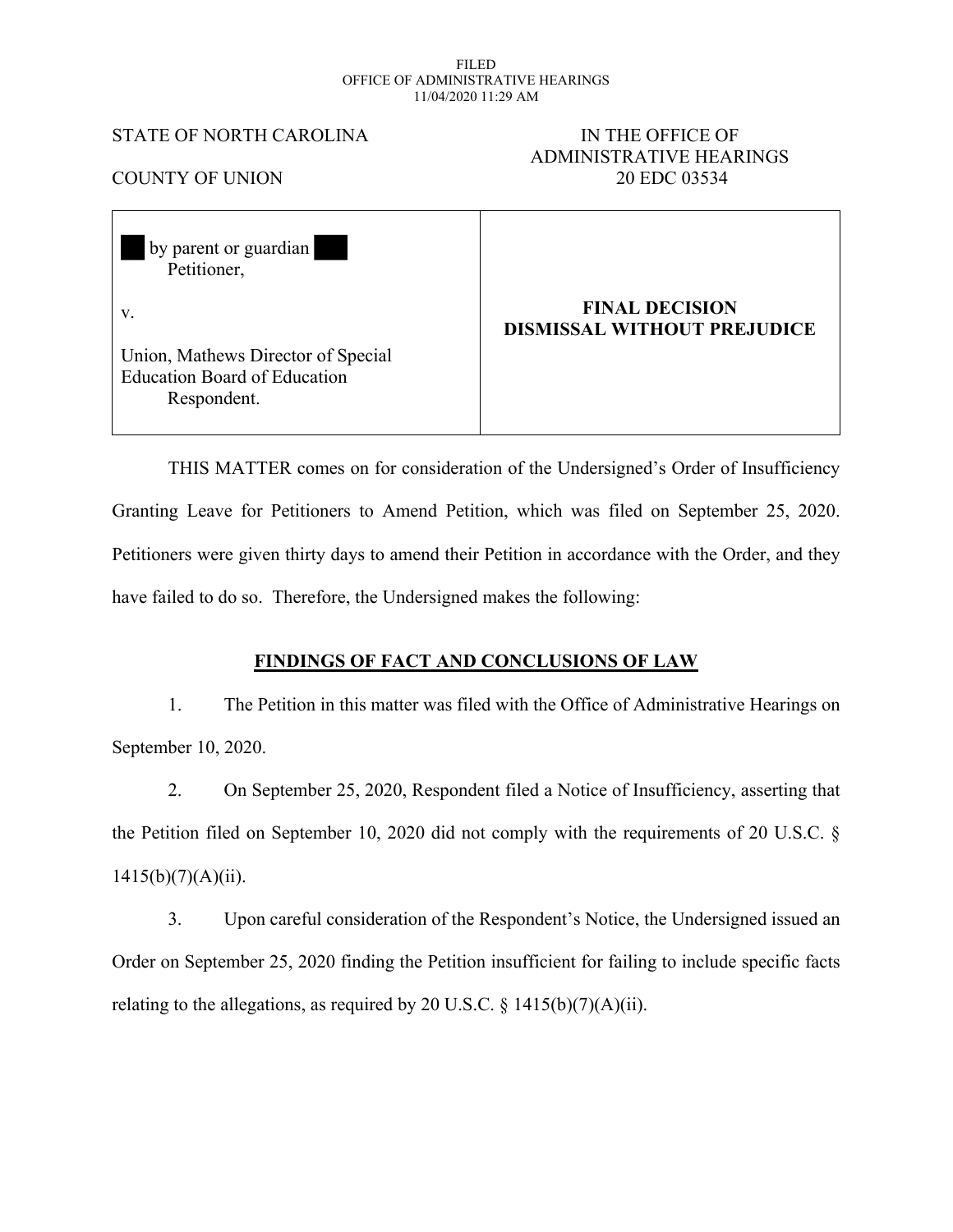4. Petitioners were granted leave to amend their petition in accordance with the requirements set forth by the Individuals with Disabilities Education Act, 20 U.S.C. §§ 1400 *et seq.,* and the implementing regulations, 34 C.F.R. Part 300.

5. Petitioners have not filed an amended petition within the timeframe granted in the Order. Petitioners were informed in the Order that they had 30 days from receipt of the Order to file their amended petition, and if they did not do so, Respondent was authorized to file appropriate dismissal motions.

6. Respondent has filed a Motion to Dismiss the Contested Case Hearing by involuntary dismissal pursuant to N. C. Gen Stat. § 1A-1, Rule 41(b).

7. Petitioners are not prejudiced by this dismissal, because they may file a new action based on the same claims and in compliance with IDEA within one year or less after this dismissal.

#### **FINAL DECISION**

**THEREFORE,** based on the foregoing, it is hereby **ORDERED** that the contested case be **DISMISSED WITHOUT PREJUDICE** and, pursuant to N.C. Gen. Stat. § 1A-1, Rule 41(b), Petitioner may file a new action on the same claims within one year or less after this dismissal.

### **NOTICE OF APPEAL RIGHTS**

In accordance with the Individuals with Disabilities Education Act and North Carolina's Education of Children with Disabilities laws, the parties have appeal rights regarding this dismissal.

Under North Carolina's Education of Children with Disabilities laws (N.C.G.S. §§ 115C-106.1 *et seq.*) and particularly N.C.G.S. § 115C-109.9, "any party aggrieved by the findings and decision of a hearing officer under G.S. 115C-109.6 or G.S. 115C-109.8 may **appeal the findings and decision within 30 days after receipt of notice of the decision by filing a written notice of**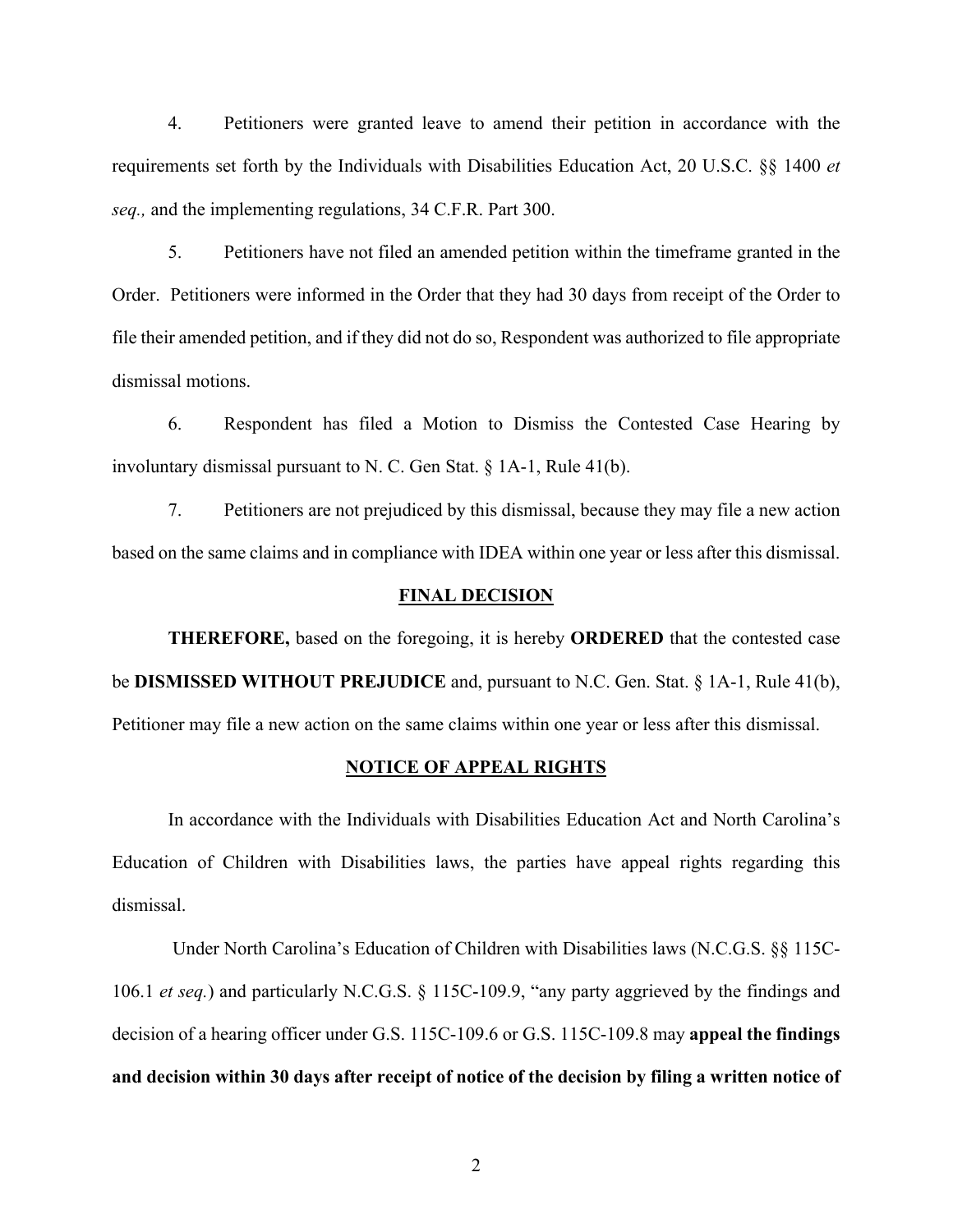**appeal with the person designated by the State Board** under G.S. 115C-107.2(b)(9) to receive notices. The State Board, through the Exceptional Children Division, shall appoint a Review Officer from a pool of review officers approved by the State Board of Education. The Review Officer shall conduct an impartial review of the findings and decision appealed under this section."

Inquiries regarding the State Board's designee, further notices and/or additional timelines should be directed to the Exceptional Children Division of the North Carolina Department of Public Instruction, Raleigh, North Carolina, prior to the required close of the appeal filing period.

## **IT IS SO ORDERED.**

This the 4th day of November, 2020.

Stacy Baw

Stacey Bice Bawtinhimer Administrative Law Judge